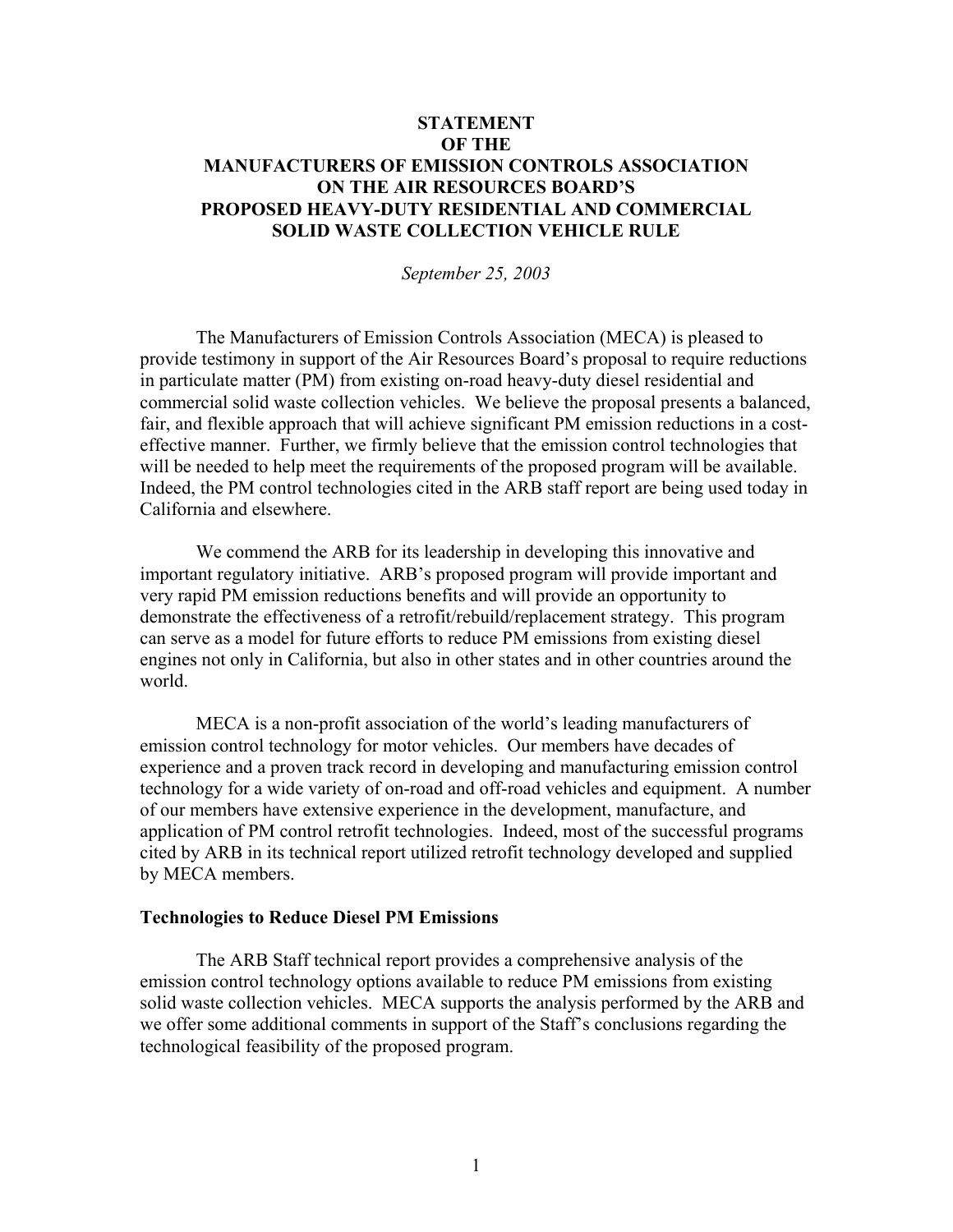*Diesel Particulate Filters –* Diesel particulate filters (DPFs) are commercially available today. Over 70,000 on-road heavy-duty vehicles worldwide have been equipped with DPFs – most in retrofit applications. In addition, over 500,000 new passenger cars have been equipped with DPFs. The operating and durability performance of DPFs has been very impressive, as highlighted in the ARB staff report. For example, a growing number of on-road DPF-equipped heavy-duty vehicles have been successfully operating for several 100,000 miles or more. In addition to the successful retrofit programs cited by the ARB staff, other examples of successful programs include the New York City Department of Sanitation, which has successfully retrofitted a number of refuse trucks with filters.

High efficiency DPF technology can reduce PM emissions by up to 90 percent or more, ultra-fine carbon particles by up to 99+ percent and, depending on the system design, toxic HC emissions by up to 80 percent or more. Development work is underway to further enhance the performance of filter system designs. For example, work continues to develop and implement additional filter regeneration strategies that will expand the applications for retrofitting DPFs. Also, development work on filter materials and designs to further enhance filter system durability and to further reduce backpressure is underway. New, improved DPF systems continue to enter the diesel engine OE and retrofit market.

As mentioned in the Staff report, flow-through filter systems designs capable of reducing greater than 50 percent of the PM are emerging. A variety of different flowthrough systems are being evaluated and MECA anticipates that flow-through filter systems will be an available option in the near future for those solid waste collection vehicles for which a high-efficiency DPF is not an available option.

MECA believes ARB's capital and operating costs estimates for DPFs in general are within a reasonable range. However, it is important to keep in mind that both capital and operating costs will vary among different engines, applications, and operating conditions. Individual MECA members have provided more detailed cost information directly to the ARB staff while staff developed the proposed rule.

MECA concurs with the ARB Staff's conclusion that any potential increase in NO2 emissions from certain DPF systems will be minimal. In addition to the reasons cited in the Staff report, it is important to keep in mind that NO2 emissions do not increase with all filter designs. For those systems that do use NO2 to facilitate filter regeneration and where an increase in the NO2 to NO ratio can occur, system and materials design efforts are occurring to further reduce or eliminate this phenomenon.

*Diesel Oxidation Catalysts –* Diesel oxidation catalysts (DOCs) are capable of reducing PM emissions typically in the range of 20 to 40 percent and can reduce toxic HC emissions by up to 70 percent. DOCs have been used in retrofit applications for over 30 years. Over 100,000 on-road vehicles and 250,000 off-road vehicles and equipment have been retrofitted with DOCs. In addition, over 35 million light-duty vehicles in